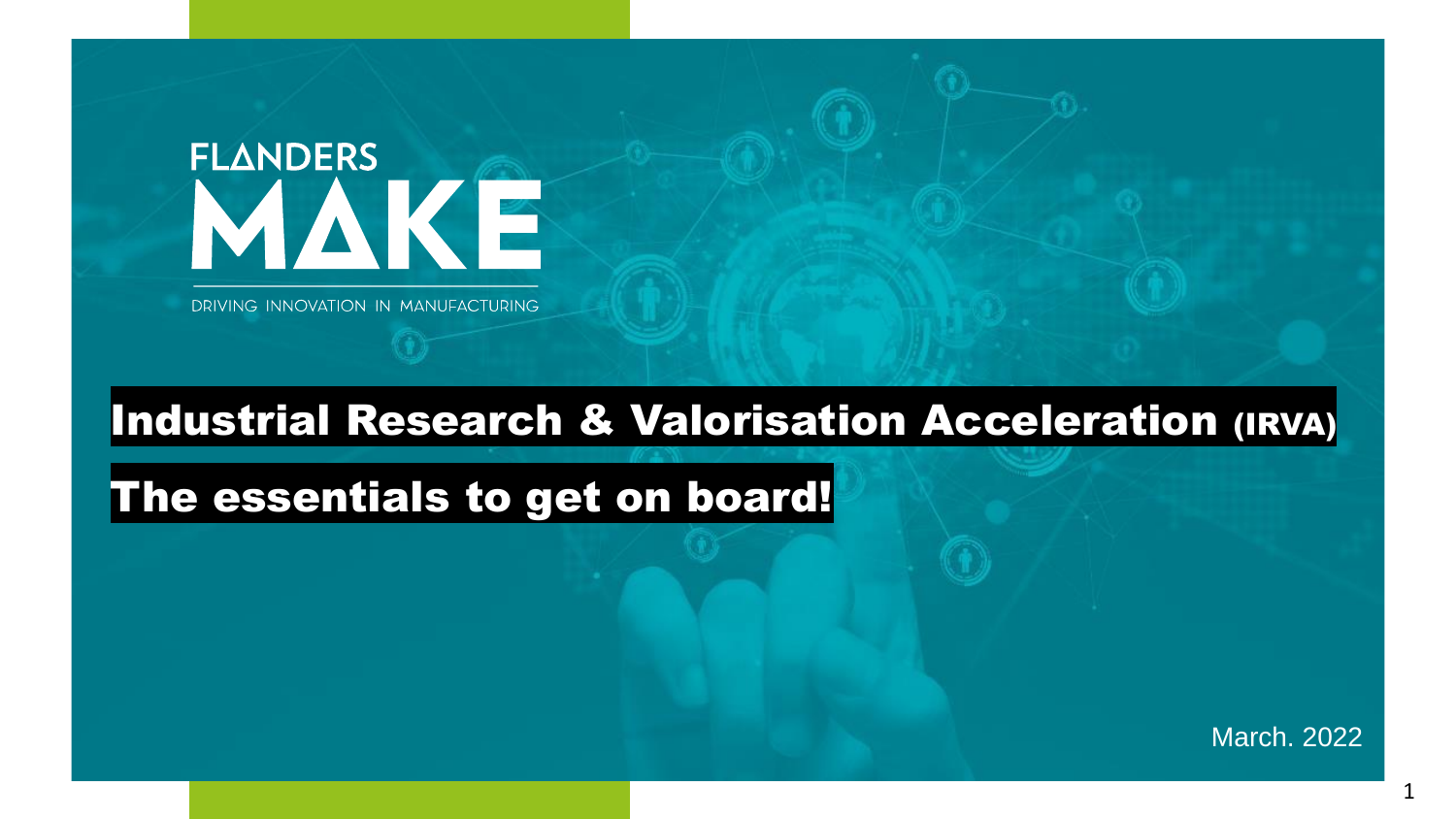### CONTEXT: THE RESEARCH LANDSCAPE FOR SOC's



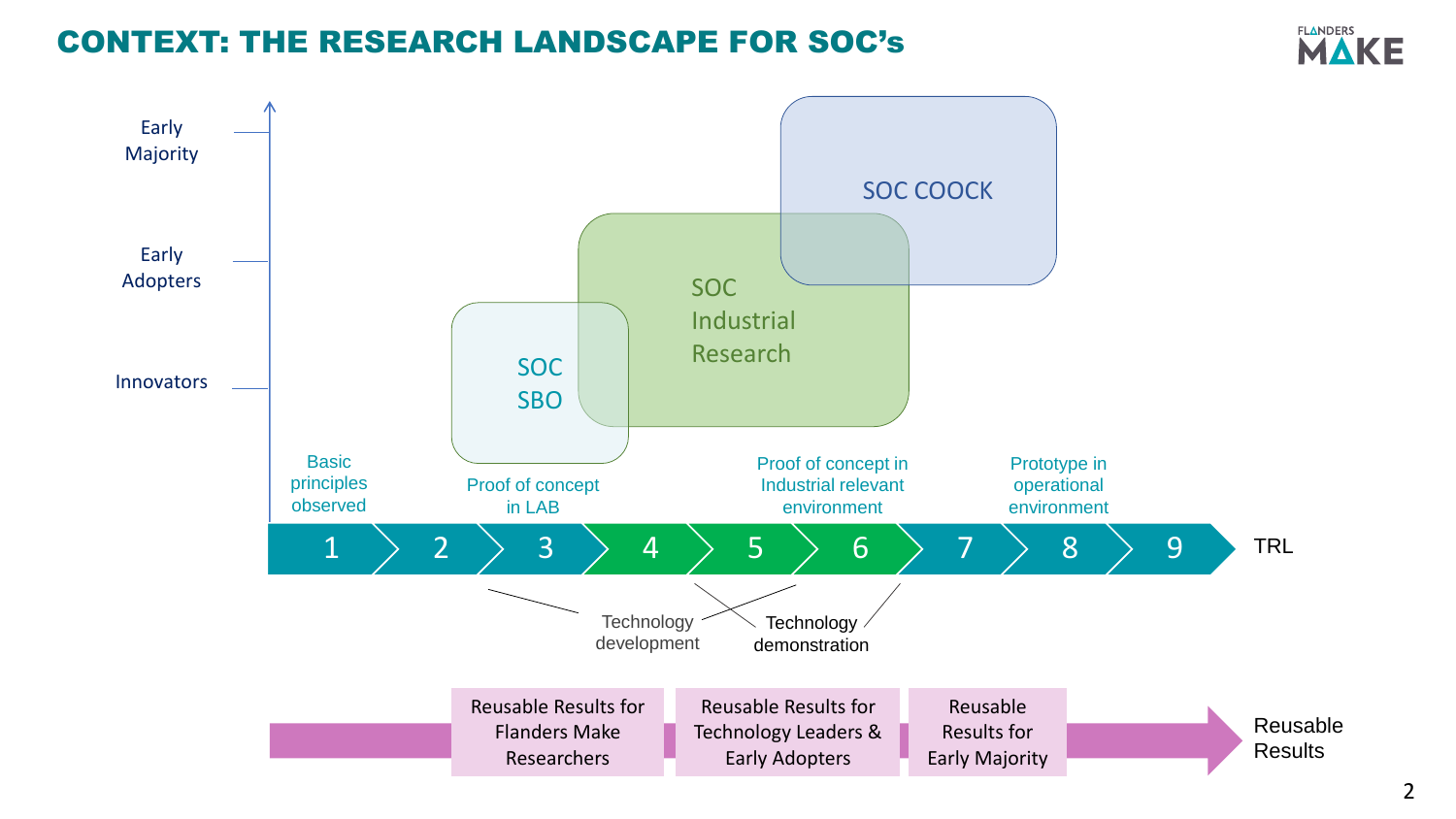# CONTEXT: 2 TYPES OF COLLABORATION TOPOLOGIES



#### **Industrial Value Chain Projects**

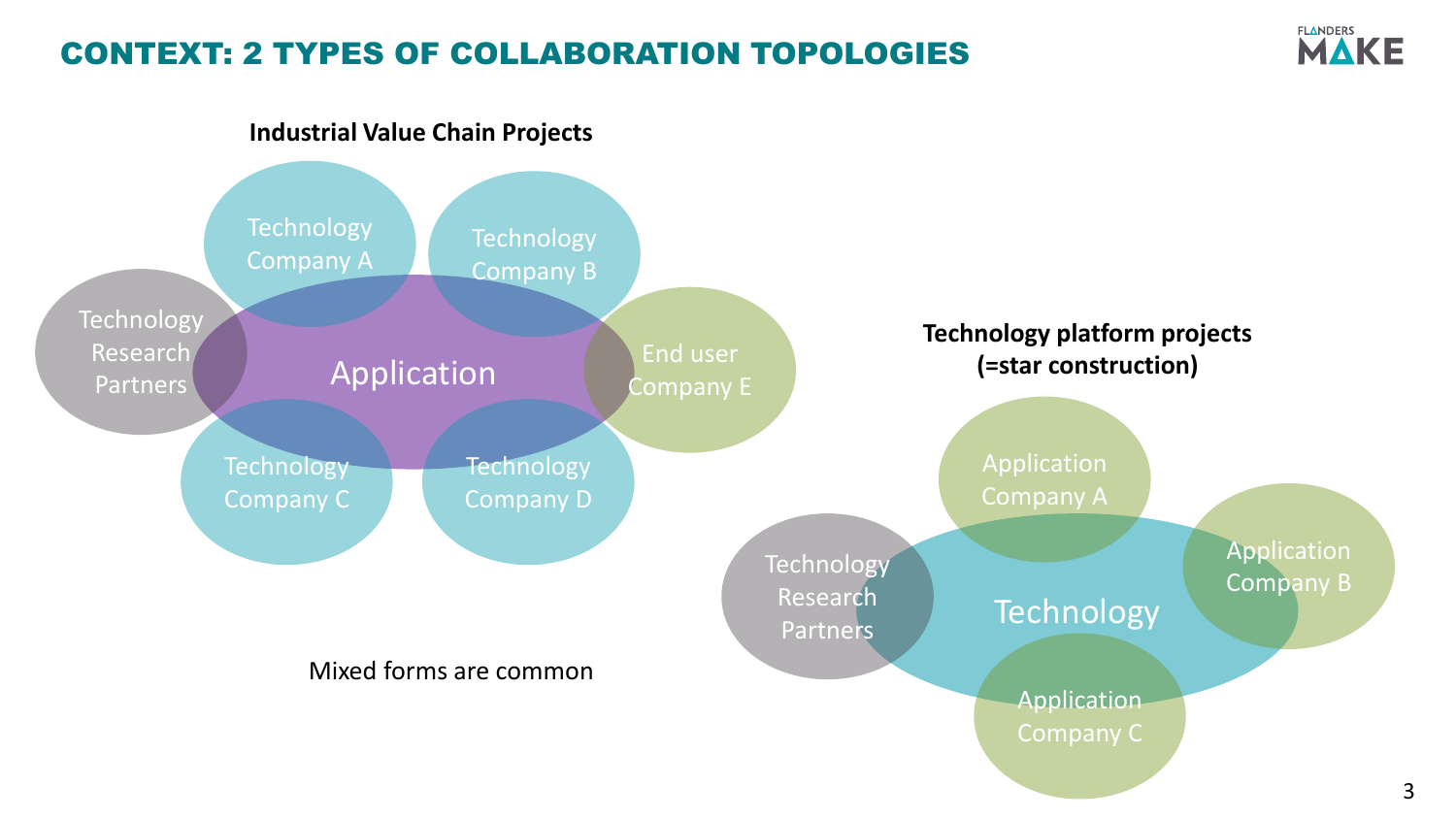# ICON PROJECT TYPE AS STANDARD FOR INDUSTRIAL RESEARCH



### HAS LOST MOST OF ITS ATTRACTIVENESS

- **The approval rate has dropped** significantly in last two years
- **Restrictions on industrial consortium**: ie. OIM status and valorization & execution track records.
- **Long evaluation time** of 4 months
- Need for cooperation between industrial partners
	- More difficult in technology platform projects
	- No extra 10% cooperation bonus from VLAIO
- **Technology Transfer by Subcontracting** to research partners is **not foreseen** within the ICON framework
- **EXP** Complex management of multi-company projects due to changing priorities in companies
- Discussion on **Research vs. Development** activities
- **<u><b>E** Increased sensitivity towards indirect state-aid gives uncertainty and growing formal requirements</u>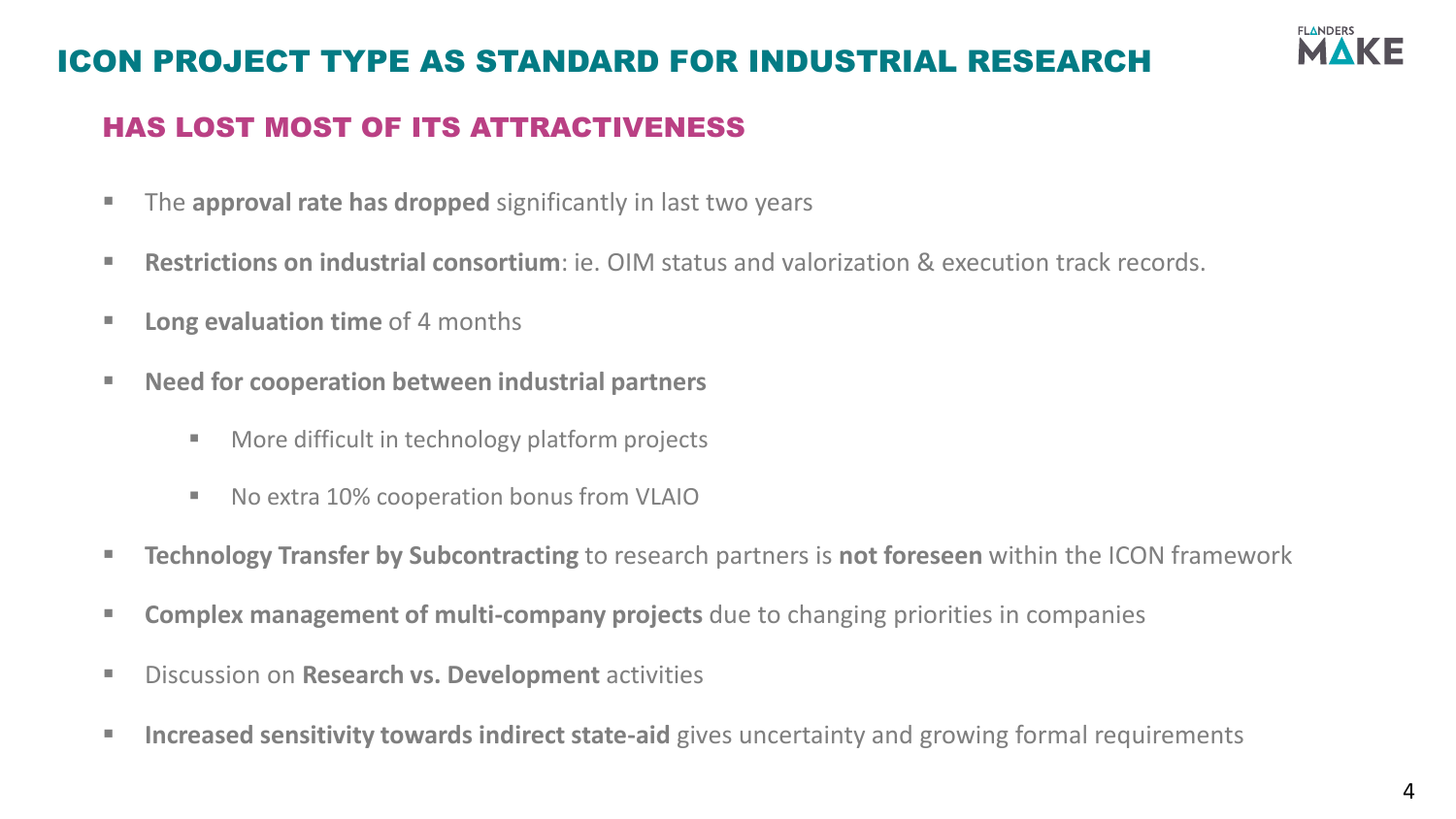

# KEY BENEFITS OF THE IRVA INSTRUMENT



**Research along the value chain** as well as **technology platforms suited for different applications** Focus on **prototype development** with research **from TRL 4 to TRL6**



**Stimulate industrial participation** (in-kind cooperation, financial contribution and contract research) **Maximum flexibility** in the composition of the industrial consortium



**Ease of IP transfer for valorization Low threshold for early adopters** to participate



**Fast and efficient proposal evaluation**, efficient project management, monitoring and control **Maximum flexibility to handle changes** that occur in companies during project execution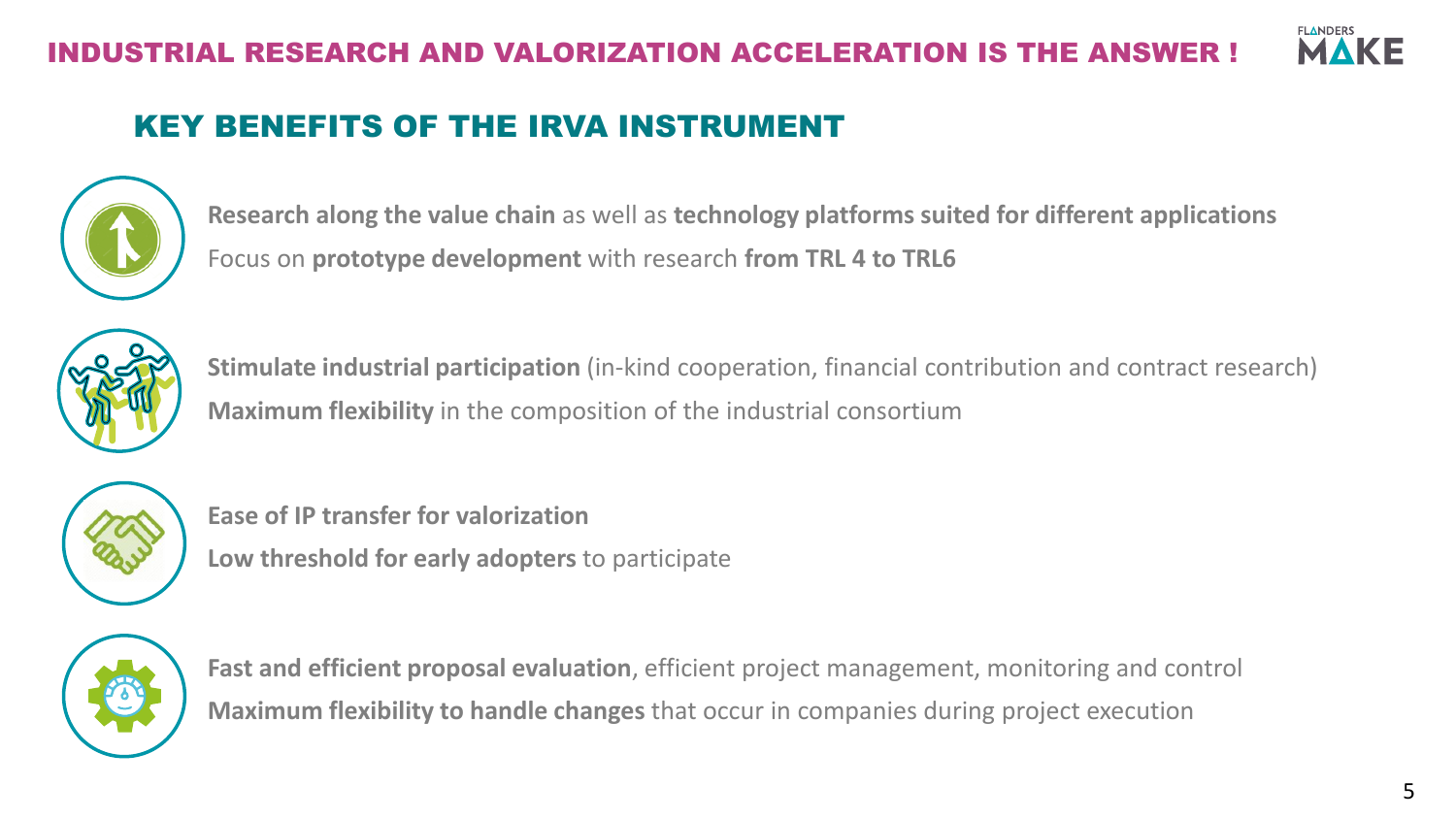

### THE 'IRVA' PRINCIPLE

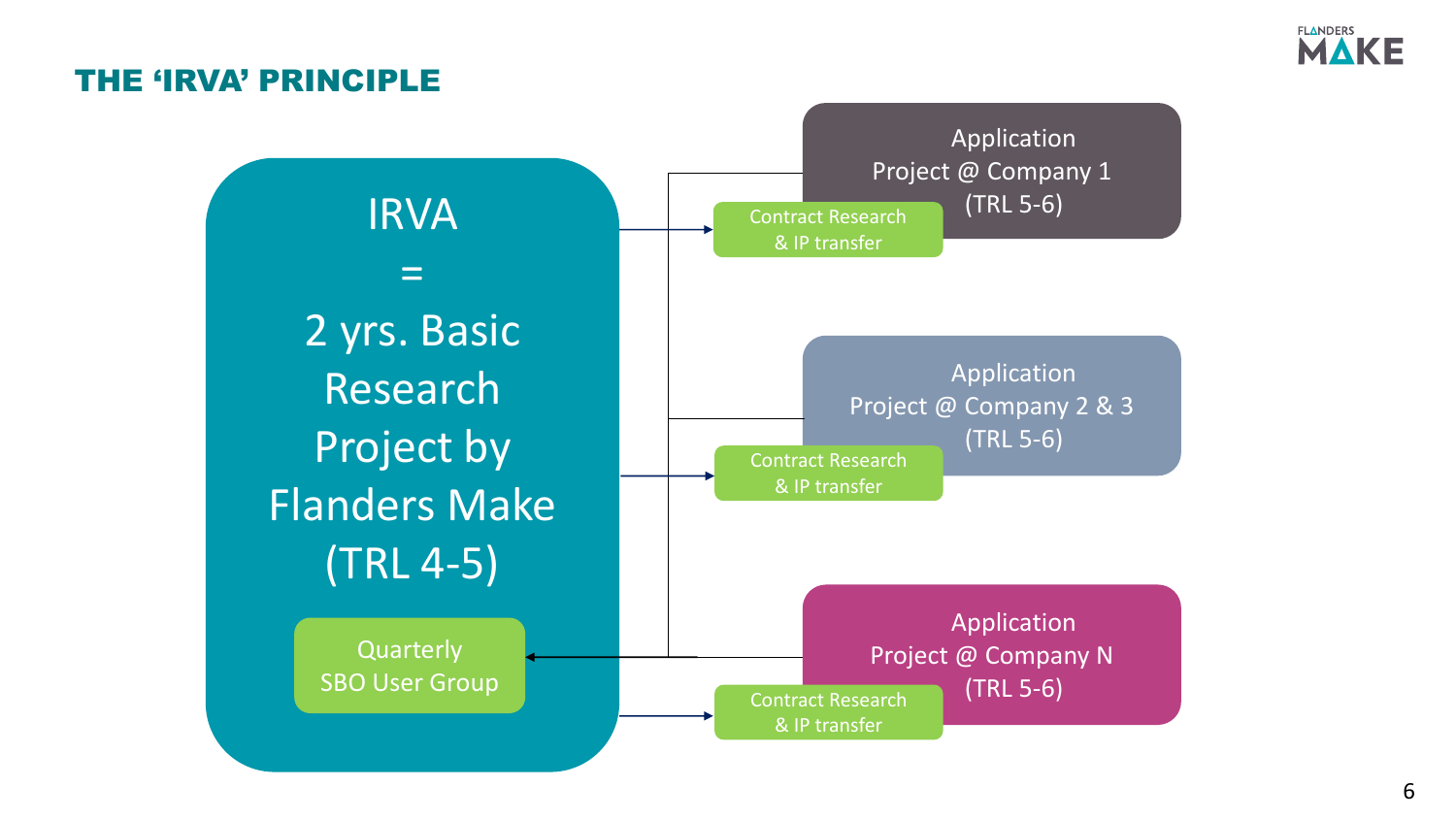# THE IRVA PROJECT TYPE IN A NUTSHELL



#### **Main project characteristics**

**2-year SBO project** with midterm evaluation *Exceptionally also 2,5- and 3- year projects*

**SBO is funded by Flanders Make** covenant and **executed by core labs of Flanders Make** only *Research groups of other SOCs must be financed by their SOC If needed other research groups (not belonging to a SOC) can be subcontractors of Flanders Make*

Combination of SBO-project (TRL 4-5) with several **application projects (TRL 5-6) at companies**

#### **Application projects are funded by the company**

*And may be submitted as VLAIO (cooperative) R&D projects or Innovation Boosting*

An **application project can be joined for multiple companies**

*No explicit needs for collaboration between the companies*

This combination of projects requires:

- **User group of min. 3 companies** of which **2 are based in Flanders**
- **Contract Research by Flanders Make** towards the companies in the application projects, **including IP licensing.**

Target is the **realization of similar research and development as in ICON** projects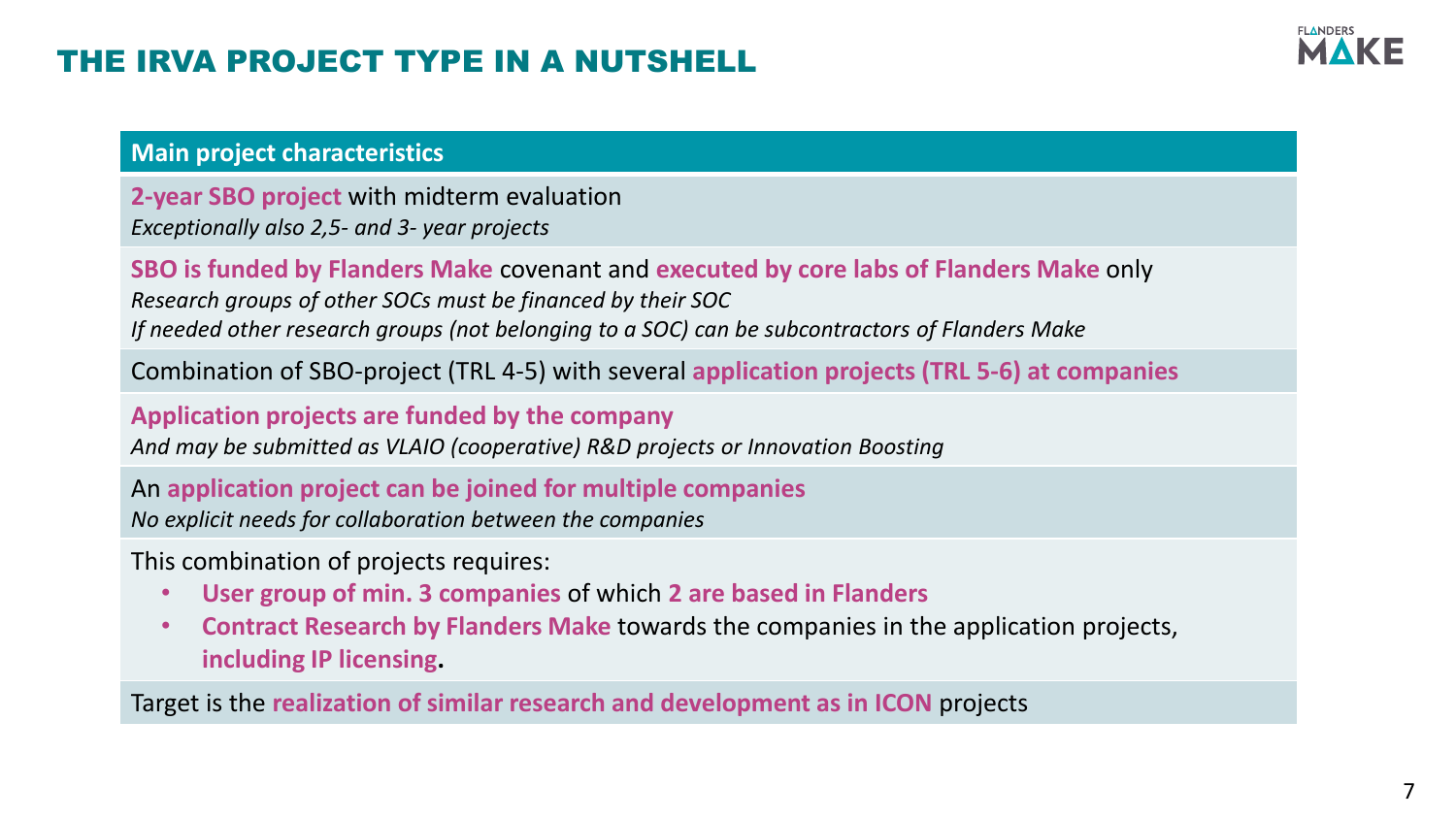# COMMITMENT FROM THE COMPANIES

# **FLANDERS**

#### **Main project characteristics**

For participation in the **SBO** user group **the standard Flanders Make fees apply**

- Large Enterprise (LE):  $\epsilon$  4.000,00
- Small & Medium sized Enterprise (SME): € 1.000,00

#### Criteria for **Contract Research:**

- Applying results of the SBO to company case
- **Total ≥ 15% of SBO budget**
- Contract research of a **single company cannot count for more than 50%** of total
- **Minimum contract research** per company **€ 15.000,00**
- **Is binding** and execution should be between the start up to 6 months after the end of the SBO
- Agree on **public communication of technology utilization**
- **Executed by Flanders Make corelabs**
- **IP transfer @ market conditions for exploitation** of the

contract research results to be agreed before start of the company project (case dependent)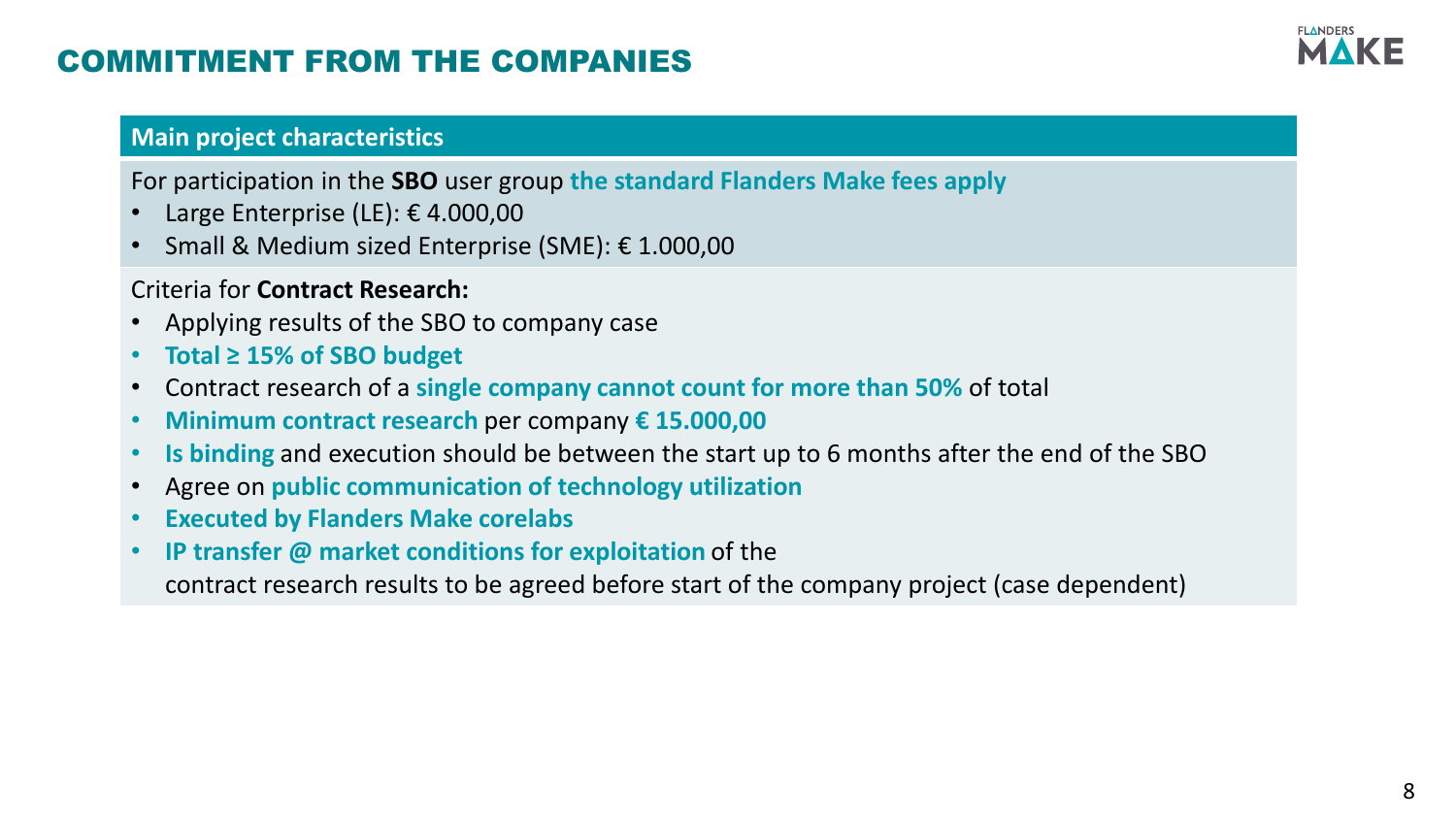# EXAMPLE CALCULATION

- **SBO** research with **budget of 1mio€**
- **E** 5 companies in user group of which 3 Large Enterprises (LE) and 2 Small & Medium Sized (SME)

| User group fee<br><b>Company</b><br>$(\epsilon)$                                      |                                                          |                                                                      | <b>Contract research</b><br>to Flanders Make | <b>Total budget</b><br>to Flanders Make                              |                  | <b>GREAT VALUE FOR MONEY!</b>                                                                                                                    |
|---------------------------------------------------------------------------------------|----------------------------------------------------------|----------------------------------------------------------------------|----------------------------------------------|----------------------------------------------------------------------|------------------|--------------------------------------------------------------------------------------------------------------------------------------------------|
| <b>LE 1</b><br>LE <sub>2</sub><br><b>LE 3</b><br>SME <sub>1</sub><br>SME <sub>2</sub> | 4.000,00<br>4.000,00<br>4.000,00<br>1.000,00<br>1.000,00 | (€)<br>45.000,00<br>45.000,00<br>30.000,00<br>27.000,00<br>20.000,00 |                                              | (€)<br>49.000,00<br>49.000,00<br>34.000,00<br>28.000,00<br>21.000,00 |                  | Let's look from the<br>perspective of SME 2<br>For 21.000,00 € SME 2 gets<br>1.5 man-months of<br>contract research from<br><b>Flanders Make</b> |
| <b>Total</b>                                                                          | 14.000,00                                                | 167.000,00                                                           |                                              | 181.000,00                                                           |                  | 8 <sub>k</sub><br>access to the results of                                                                                                       |
| <b>SBO budget</b><br>1.000.000,00                                                     |                                                          |                                                                      |                                              |                                                                      | 1M€ SBO research |                                                                                                                                                  |
| Contract research amount<br>167.000,00                                                |                                                          |                                                                      |                                              |                                                                      |                  |                                                                                                                                                  |
| SBO coverage by contract research                                                     |                                                          |                                                                      |                                              | 16,7% $\rightarrow$ OK, larger than 15%                              |                  |                                                                                                                                                  |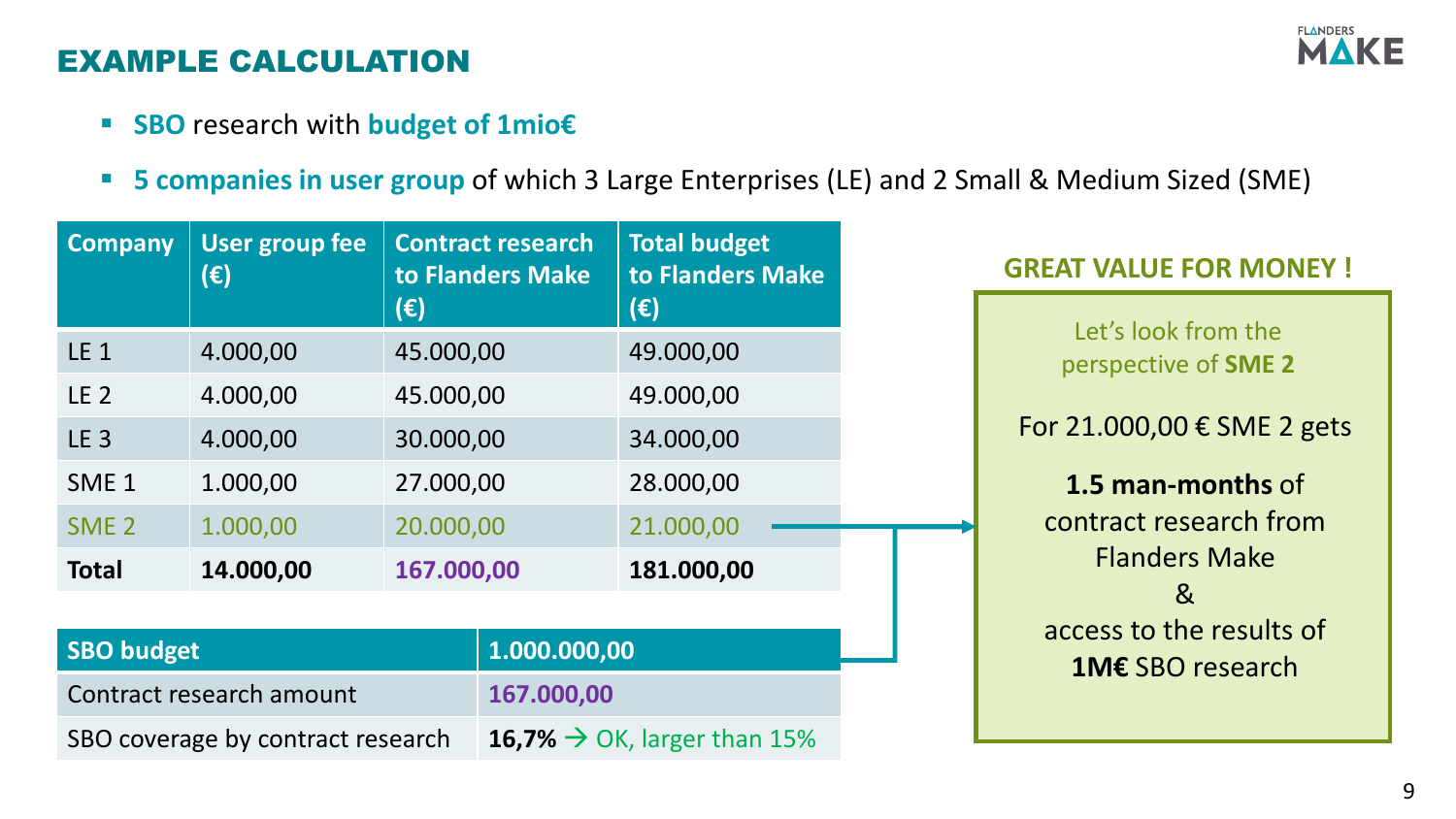# HOW ABOUT THE PROJECT SUBMISSION?



#### **Project submission guidelines**

- The SBO proposal follows the **standard Flanders Make submission process**
- **Project funnel with 3 gates** and approval by BoD based on IAB/SAB advise
	- *Full proposal is more compact than for ICONs*
	- *Faster approval and high approval rate in Gate 3*
- The IRVA project can start with following company commitment
	- **User group** formed
	- **Binding Letter of Intent** (LOI) when submitting project proposal
	- Amount of **Contract Research to Flanders Make committed**

*Contract Research Agreement is conditional on continuation at midterm and detailing before the end of the project*

• **VLAIO R&D projects** of users/companies **can be submitted in parallel** with SBO proposal **or afterwards** *The proposal text of the SBO project can be used by the companies in their application.*